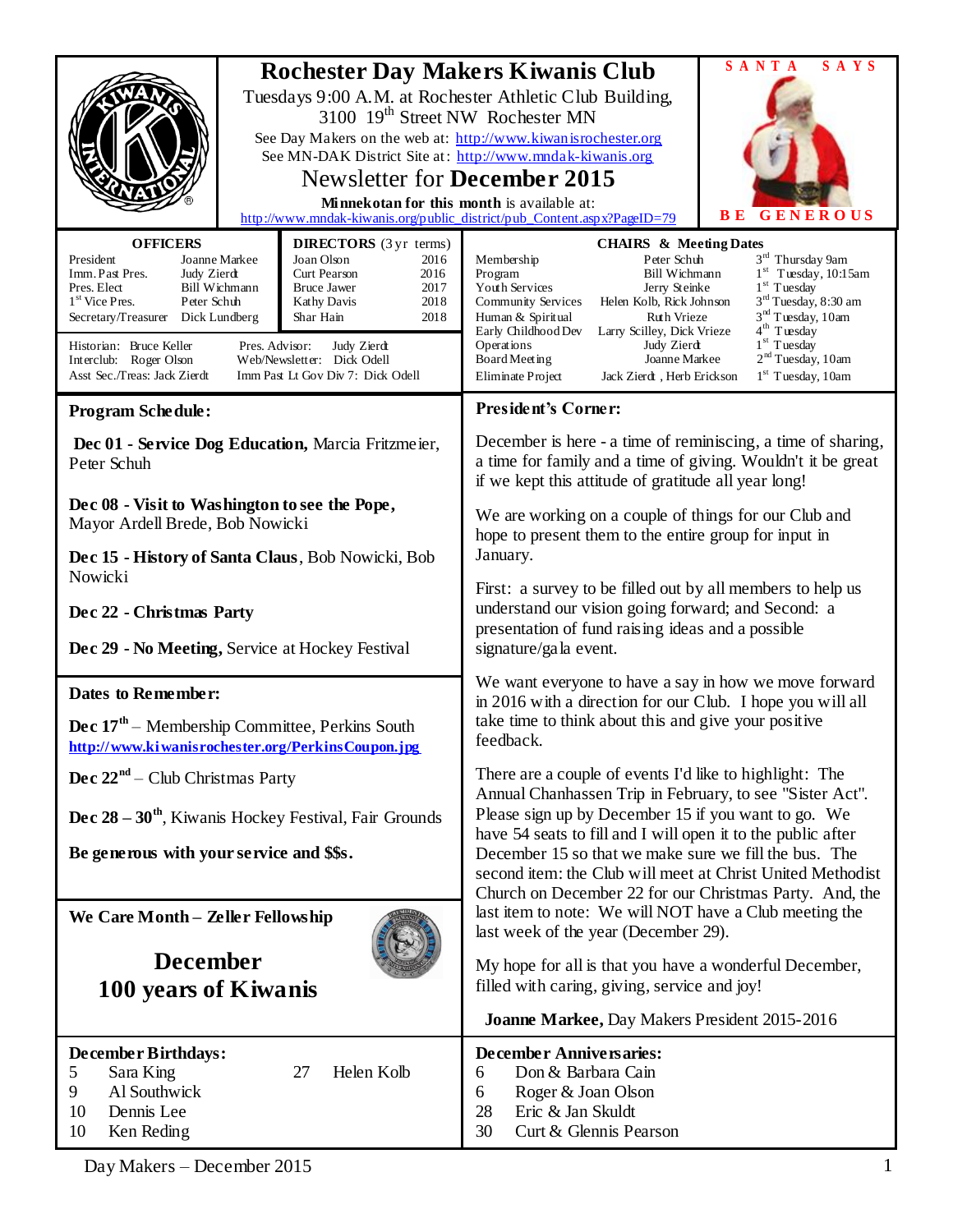| Secretary/Treasurer's Report - Nov 2015                                                                                                                                  | Secy Report: (Continued)                                                                                                                                                                                                                                                                                                                                                                                                                                                                                                                                                                                                      |  |  |
|--------------------------------------------------------------------------------------------------------------------------------------------------------------------------|-------------------------------------------------------------------------------------------------------------------------------------------------------------------------------------------------------------------------------------------------------------------------------------------------------------------------------------------------------------------------------------------------------------------------------------------------------------------------------------------------------------------------------------------------------------------------------------------------------------------------------|--|--|
| Bank 10/31/2015:<br>\$9,960.74<br><b>Administrative Account:</b><br>\$9,595.78<br>116.96<br>Service Account:<br>S.<br>248.00<br>Bike Repair:<br>\$                       | The membership committee will follow-up and decide<br>how this needs to be handled, then revisit at the next board<br>meeting.                                                                                                                                                                                                                                                                                                                                                                                                                                                                                                |  |  |
| Day Makers on leave: Marie Bellabe, Don Cain, Char<br>Hain, Ron King, Sara King, Dennis Lee, Karen Lee,<br>Bev Livesay, Mike Siverling, Dave Truxal.                     | The board discussed member recognition:<br>Day Maker of the Year, President selects from club<br>nominees<br>Day Maker of the Month, by President if a significant<br>$\bullet$<br>contribution<br>This discussion will be continued at the next board<br>meeting.                                                                                                                                                                                                                                                                                                                                                            |  |  |
| October Service Hour Statistics: 641 hours by 41<br>members, 58% Participation.                                                                                          |                                                                                                                                                                                                                                                                                                                                                                                                                                                                                                                                                                                                                               |  |  |
| <b>November 2015 Board Meeting Summary</b>                                                                                                                               | <b>COMMITTEE REPORTS</b>                                                                                                                                                                                                                                                                                                                                                                                                                                                                                                                                                                                                      |  |  |
| Bruce Jawer has volunteered to co-chair with Frank<br>Nichols on the Salvation Army Bell Ringing Project.<br>(Community Service Committee)                               | <b>Membership</b> – Carol Scott has been initiated, and has<br>become an active member.                                                                                                                                                                                                                                                                                                                                                                                                                                                                                                                                       |  |  |
| An announcement will be made at the next club<br>meeting concerning the Hawthorne School Store for<br>low-income arrivals in town. A tote will be provided at            | <b>Community Service – Community Food Response is</b><br>looking for additional volunteers. December will be a<br>busy month with Christmas Anonymous and the Kiwanis<br>Hockey Festival.                                                                                                                                                                                                                                                                                                                                                                                                                                     |  |  |
| our meeting place for members to donate toiletry items,<br>etc.<br>Additional fund raising ideas for the Eliminate Project                                               | <b>Program-</b> The committee recommended that the club not<br>have a regular meeting on December 29 <sup>th</sup> . The board<br>agreed.                                                                                                                                                                                                                                                                                                                                                                                                                                                                                     |  |  |
| were discussed. The top three ideas were:<br>Solicit at HyVee store exits providing information<br>on Eliminate M/NT Project                                             | <b>Operations</b> - The Pizza Ranch tip night fund raiser is<br>coming up on November 18 <sup>th</sup> .                                                                                                                                                                                                                                                                                                                                                                                                                                                                                                                      |  |  |
| Mothers Day Fund Raiser with children's theme<br>$\bullet$<br>Encourage Diamond Hixson and Diamond Zeller<br>$\bullet$<br>contributions                                  | <b>Public Relations - The media is being contacted to</b><br>promote the Kiwanis Hockey Festival. The Day Makers<br>will be responsible for the Kiwanis-Senior Center Chili<br>Feed in 2015, and future years. Jack Zierdt will ask the<br>club for buy-in at a future meeting. The next Chili Feed is<br>scheduled for March 5, 2016, Jack Zierdt will chair.<br>Early Childhood Development-There was a good<br>turnout at <i>The Place</i> for book distribution. There are less<br>than 100 books left. More sites are coming up. Some<br>books are at too high a level. Some are not appropriate for<br>the grade level. |  |  |
| The Board discussed the need for a Club Assessment; it<br>has been some time since the club has done one. This<br>could tie into the Fund Raising ideas discussed above. |                                                                                                                                                                                                                                                                                                                                                                                                                                                                                                                                                                                                                               |  |  |
| The board discussed whether the club needs a protocol<br>for members who have missed several meetings in a<br>row:<br>When to contact<br>How to contact                  |                                                                                                                                                                                                                                                                                                                                                                                                                                                                                                                                                                                                                               |  |  |
| If illness, get permission to inform club<br>$\bullet$                                                                                                                   | <b>Youth Services-All</b> groups are up and running. Good<br>group of volunteers. Financial support is missing.                                                                                                                                                                                                                                                                                                                                                                                                                                                                                                               |  |  |
| The Membership Committee will follow up, and report<br>back to the board.                                                                                                | <b>ELIMINATE-</b> We have had several Zellers and Hixsons<br>recently. The Pizza Ranch Fundraiser proceeds are going                                                                                                                                                                                                                                                                                                                                                                                                                                                                                                          |  |  |
| What should be done when a member leaves the club?<br>Should there be an exit interview?<br>Continued next column $\rightarrow$                                          | to Eliminate M/NT.<br>Richard Lundberg, Secy/Treasurer                                                                                                                                                                                                                                                                                                                                                                                                                                                                                                                                                                        |  |  |
| <b>Kiwanis Mission Statement:</b>                                                                                                                                        | Dec is Kiwanis Day Makers Membership Month:                                                                                                                                                                                                                                                                                                                                                                                                                                                                                                                                                                                   |  |  |
| Kiwanis is a global organization of volunteers<br>dedicated to <i>improving</i> the world one child and one<br>community at a time.                                      | Let's keep our focus on growing our club both in service and in<br>membership. How much more we could do in our community<br>and schools if we had just 5 new members.                                                                                                                                                                                                                                                                                                                                                                                                                                                        |  |  |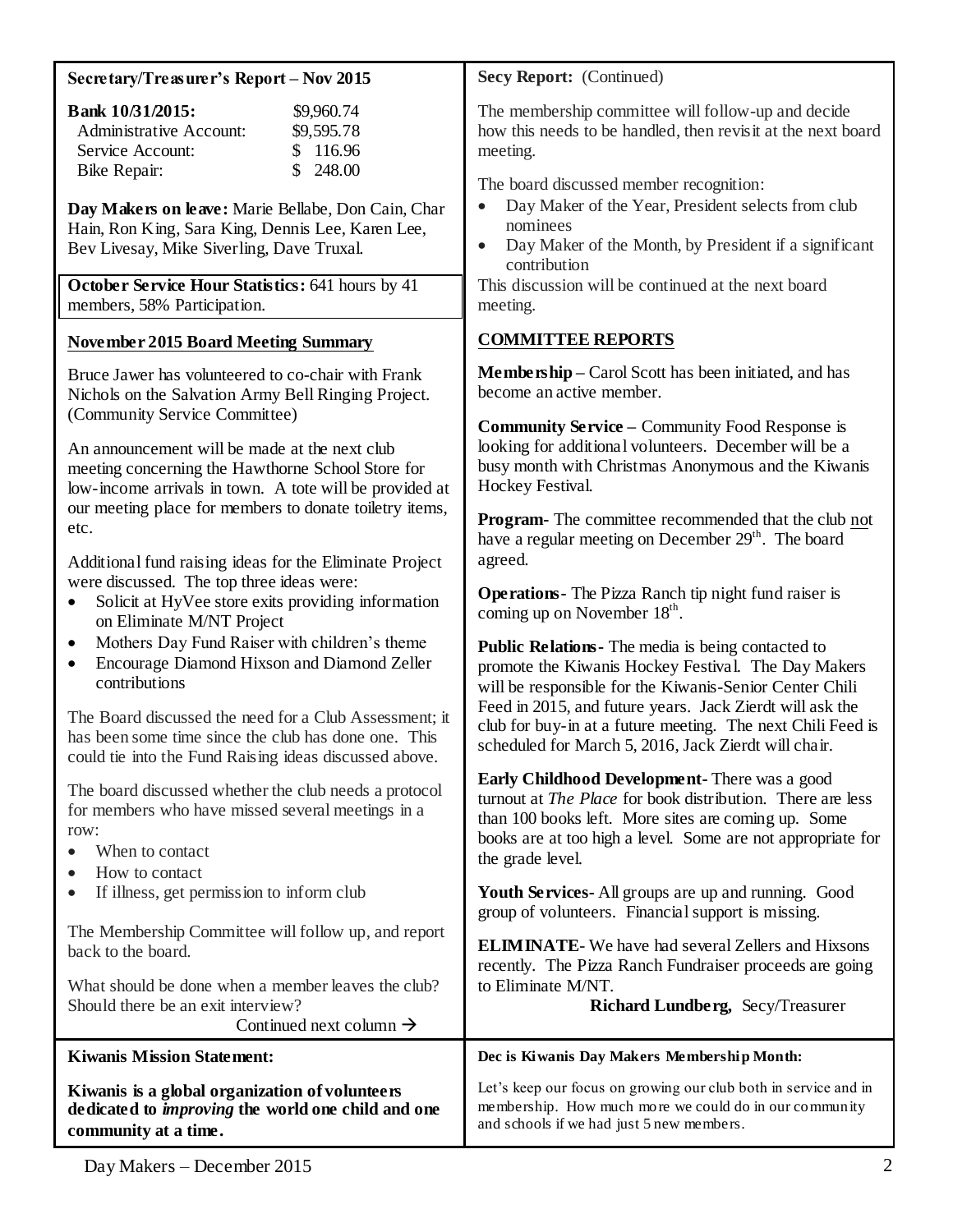### **Day Makers Making A Difference:**

# **Walter Zeller Fellowship: Dallas Glaser**

Congratulations to Dallas for leading-by-example in helping the club with our Model Club objective by participating in the Walter Zeller Fellowship program to support our Eliminate Maternal / Neonatal Tetanus project.

A special thanks goes to Dallas Glaser for his years of service by driving several of our Eliminate fund raising projects like the Rochesterfest Button sales, service hours and his commitment to "altruistic service" with a Zeller Fellowship award. He is definitely a, "I can do that" Kiwanian.

Dallas knows what a wonderful creative way to honor the Kiwanis Mission by saving 690 mothers and their babies by funding a Zeller Fellowship thereby helping to eliminate Maternal /Neonatal Tetanus in the world.

Dallas Glaser has found his personal answer to a very important question, "What More Can I Do?"



With the help of fellow club members, Dallas has honored himself and our club by saving the lives of another 690 mothers and their future babies.

The Day Makers say, "Thank you, Dallas."

**Dick Odell** 

## **New Member: Carol Scott**

Carol is happy to be in Minnesota once again. She is originally from Chisholm, MN ( about 1 1/2 hours north of Duluth), but has lived in Wausau, Wisconsin for the last 45 years.

She has three children, all born in Rapid City South Dakota while her husband was in the Air Force. Her oldest daughter lives in Ohio, and one daughter and her family live in Rochester, and her son and his family live in Cheyenne Wyoming.

A bit of grandma brag… Her son's second daughter was Miss Wyoming last year and participated in the Miss USA pageant in July 2015.

Carol worked in personnel at Prange's, now Younkers/Herberger's, for almost 20 years and spent eight years in the middle school with ED kids.

Her husband passed away five years ago, so she no longer travels south in the winter, but spends time at her 101-year-old very rustic summer cabin at a lake up north. Carol says this is as close to camping as she's ever going to get. She looks forward to getting to know all of her new friends at Day Makers.



Welcome to the Day Makers, Carol !

**Joanne Markee**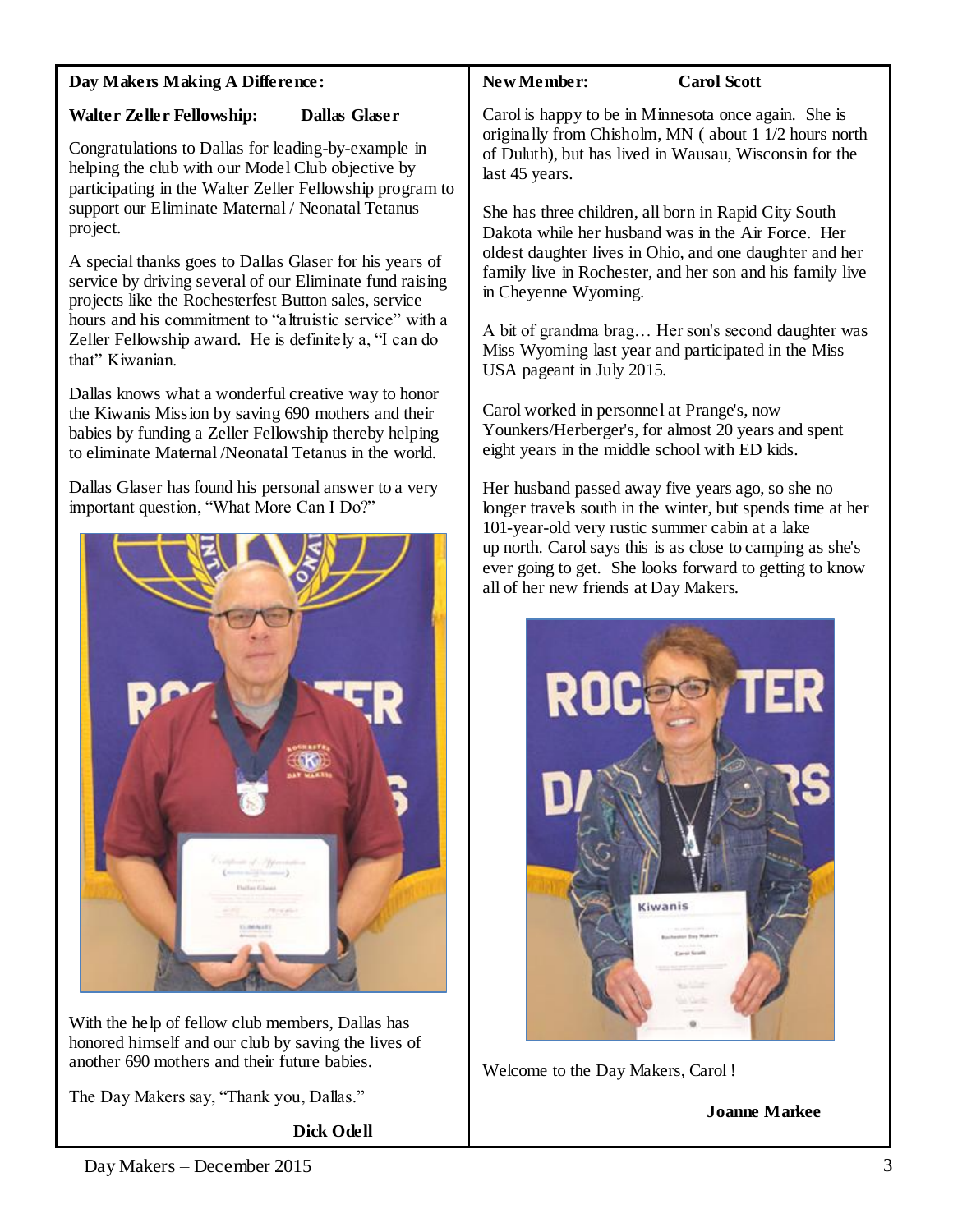#### **Day Makers Making A Difference:**

## **Walter Zeller Fellowship: Curt Pearson**

Congratulations to Curt for leading-by-example in helping the club with our Model Club objective by participating in the Walter Zeller Fellowship program to support our Eliminate Maternal / Neonatal Tetanus project.

On September 1<sup>st</sup>, Curt decided to fund a Walter Zeller Fellowship to add to his Hixson Fellowship he funded previously.

A special thanks goes to Curt Pearson for his years of service by driving several of our SLP projects like the K-Kids, Builders Club and Key Club projects, service hours and his commitment to "altruistic service" with a Zeller Fellowship award. He is definitely a. "I can do that" Kiwanian.

Curt knows what a wonderful creative way to honor the Kiwanis Mission by saving 690 mothers and their babies by funding a Zeller Fellowship thereby helping to eliminate Maternal /Neonatal Tetanus in the world.



The Day Makers say, "Thank you, Curt."

**Dick Odell Im. Past Lt Gov, Div 7**

### **Day Makers Making A Difference:**

#### **Walter Zeller Fellowship: Curt Pearson**

Congratulations to Curt for leading-by-example in helping the club with our Model Club objective by participating in **both** the Walter Zeller Fellowship program and the Hixson Fellowship to support our Eliminate Maternal / Neonatal Tetanus project.

On September  $17<sup>th</sup>$ , Curt decided to double-down his funding for a second Walter Zeller Fellowship and a second Hixson Fellowship. He was awarded with two "*Diamond Level*" Zeller and Hixson Fellowships. Clearly, Curt Pearson continues to answer that personal question, "What More Can I Do?" in a big way.

Curt is the first Day Maker to make the "*Double Diamond*" Award Level. Congratulations Curt.

Curt also finds time to participate in service projects like Christmas Anonymous, Food for Kids, Channel 1 and the Senior Center .



The Day Makers say, "Thank you, Curt. What a generous contribution you have made as you have personally saved over 2500 mothers and their babies."

 **Dick Odell Im. Past Lt Gov, Div 7**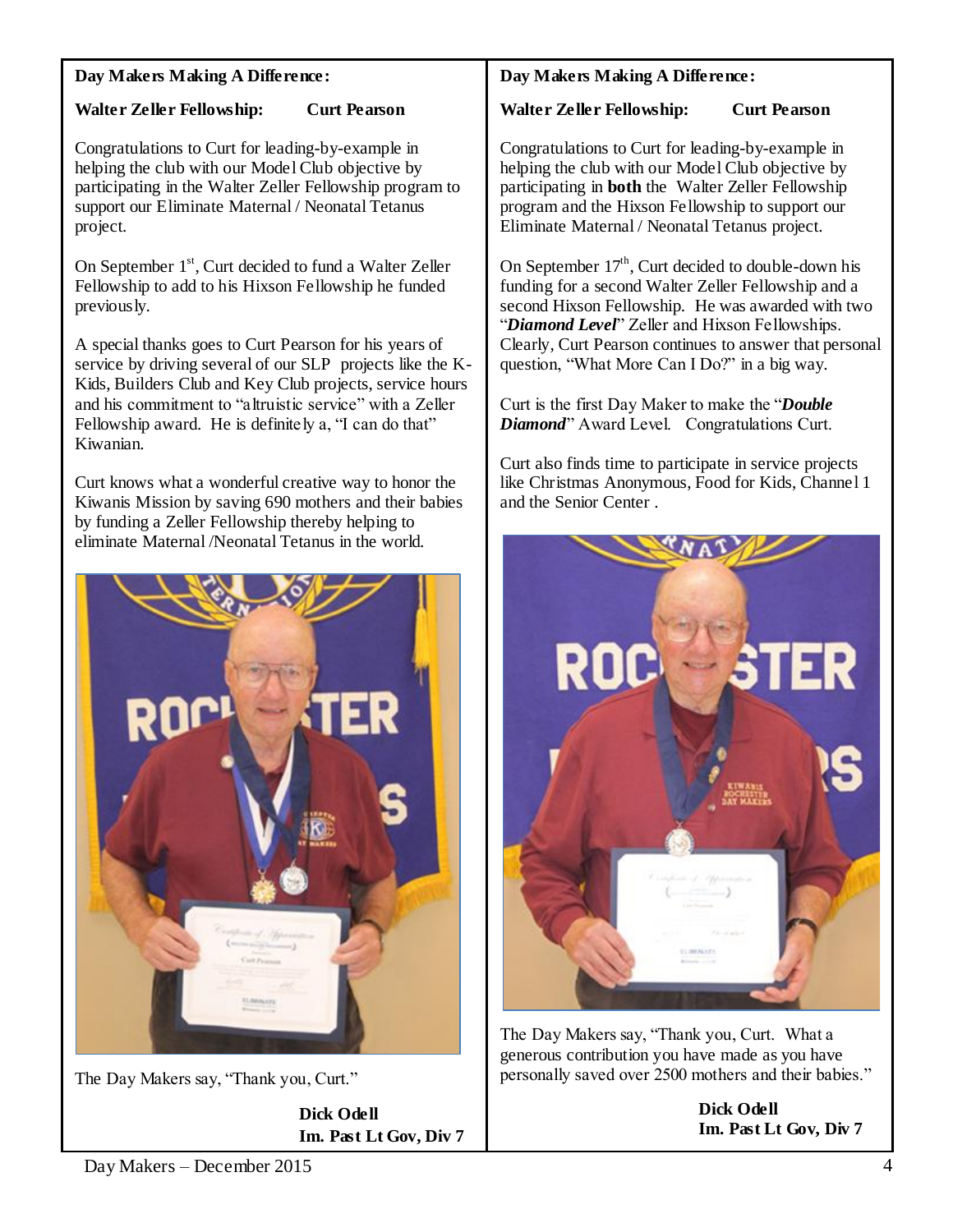### **Pizza Ranch Fund Raiser:** *This event saved 330 lives from Maternal / Neonatal Tetanus.*

Outside it was a cold, windy and rainy night, with no moon in sight. But inside, it was warm and cozy with aromas of broasted chicken, pizza and chicken tortilla soup filling the air. The roar of a packed restaurant filled our ears and Kiwanians were scurrying across the room and tables with their hands full of dishes and wash clothes. Our friends and neighbors filled the tables while their "little ones" ran from the pop machine to the dessert buffet and back to their parents.





But as the night wound down and the crowd headed for home…the special Kiwanians moved thru the room with broom and vacuum in hand. While the taskmaster collected the tips and the "check is in the mail" was promised.

Here is our team who worked thru the storm to make it all happen. Jack Z, Bill W, Jim C, Gene M, Helen K, Kathy D, Bob N, Judy Z and Rick J (left to right). Advice and guidance from Denis and Nancy C was helpful.



Many thanks to all who supported this event with their service and/or dollars. *A Good Time Was Had By All !*  $(\text{$}420 + \text{$}180) / \text{$}1.80 = 330$  mothers and their babies saved. **Richard Odell**